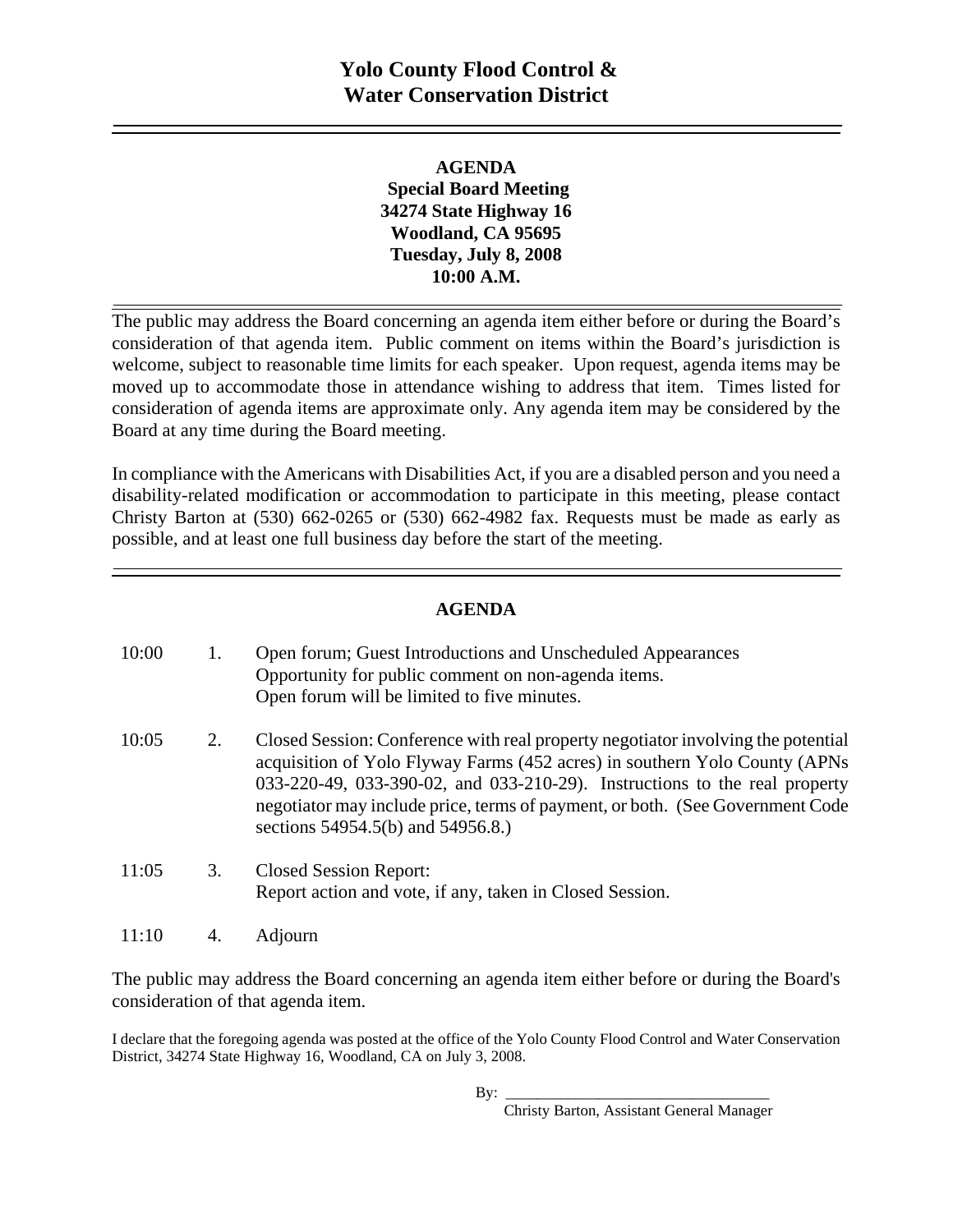

**FLOOD CONTROL & WATER CONSERVATION DISTRICT** 

## **SPECIAL BOARD MEETING MINUTES Tuesday, July 8, 2008, 10:00 AM**

 **YCFCWCD Offices 34274 State Highway 16** 

A special meeting of the Board of Directors of the Yolo County Flood Control and Water Conservation District (District) was held at 10:00 a.m. on July 8, 2008, at its regular place of business, 34274 State Highway 16, Woodland, California. Chair Vink convened the meeting. In attendance were:

District Board Erik Vink, Chair Ron Tadlock, Vice Chair Ann Brice, Director Bruce Rominger, Director

District Staff and Consultants Tim O'Halloran, General Manager Christy Barton, Assistant General Manager Paul Bartkiewicz, Legal Counsel James Boyd, Legal Counsel Lori Raineri, Government Financial Strategy, Inc. Brad Baxter, Government Financial Strategy, Inc.

**Members of the Public** 

None

## **1. OPEN FORUM**

No comments were made.

### **2. CLOSED SESSION**

Chair Vink adjourned the meeting to closed session for a conference with the District's real property negotiator involving the potential acquisition of Yolo Flyway Farms, Inc. General Manager O'Halloran, Assistant General Manager Barton, District Legal Counsels Bartkiewicz and Boyd, and Financial Consultants Raineri and Baxter attended the closed session.